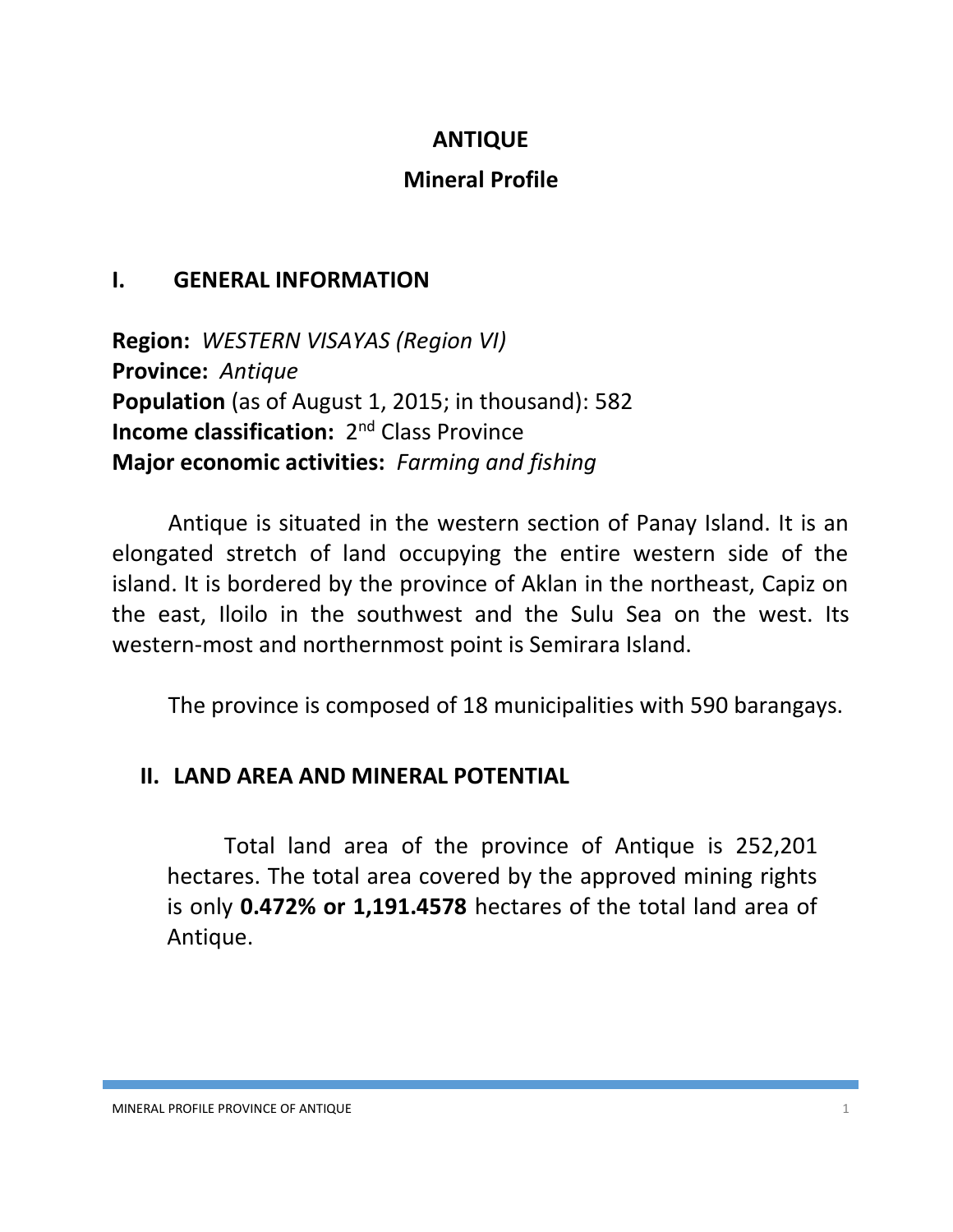# **Number of Mining Rights Issued by National Government in Antique**

| <b>TYPE OF MINING RIGHT</b>                            | <b>NUMBER</b>  | <b>AREA</b>     |
|--------------------------------------------------------|----------------|-----------------|
| <b>Mineral Production Sharing</b><br>Agreements (MPSA) | $\overline{2}$ | 1,064.2271 has. |
| Industrial Sand and Gravel (ISAG)<br>Permit            | 18             | 49.5616 has.    |
| <b>Commercial Sand and Gravel (CSAG)</b><br>Permit     | 69             | 77.6691 has.    |
| <b>TOTAL</b>                                           | 89             | 1,191.4578 has. |

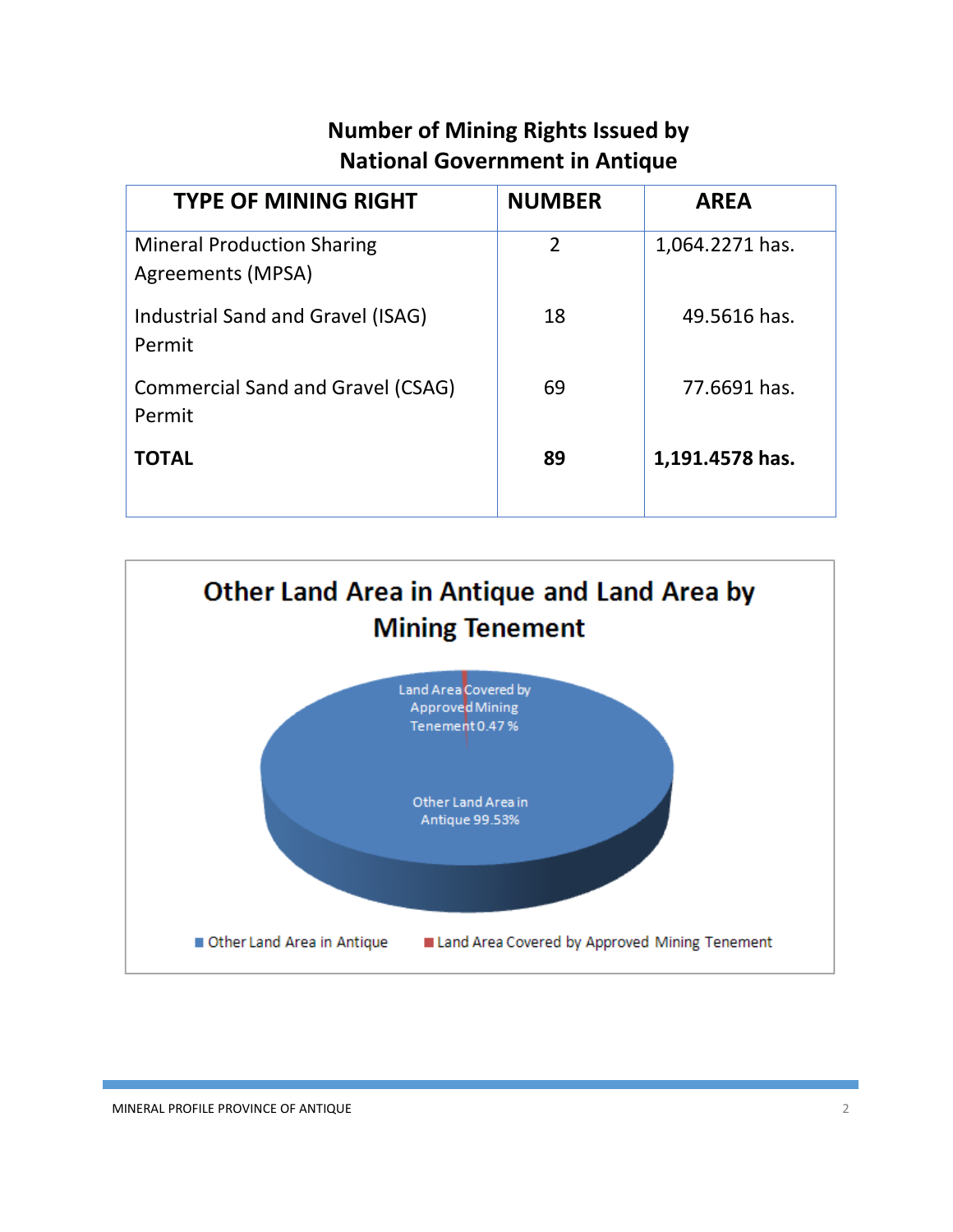#### **III.MINERAL RESOURCES DEVELOPMENT PROJECTS**

The province has no operating mining company. All mining companies are under exploration. Tudor Mineral Exploration Corporation (MPSA No. 170-2001-VI) and Far East Cement Corporation (MPSA No. 326-2010-VI) explore marble and limestone.

|                        | <b>Mining Projects/Operators/Permit</b><br><b>Holder</b>                                                                                                                                                                                                                                                                                                                                                                                         |  |
|------------------------|--------------------------------------------------------------------------------------------------------------------------------------------------------------------------------------------------------------------------------------------------------------------------------------------------------------------------------------------------------------------------------------------------------------------------------------------------|--|
| Limestone              | <b>Tudor Mineral Exploration Corporation</b><br><b>Far East Cement Corporation</b>                                                                                                                                                                                                                                                                                                                                                               |  |
| <b>Sand and Gravel</b> | Chua, Cherry Ann T.<br>Chua, Cherry Ann T.<br>Chua, Dominic Van T.<br>Chua, Dominic Van T.<br>Chua, Francis Lloyd T.<br>Chua, Manuel<br>Eco, Elbert M.<br>Elambre, Bernabe, Jr.<br>Daquila, Neil H.<br>Duazo, Charlene<br>De Francia, Cindy<br><b>Integrated Workers Multi Purpose</b><br>Ledesma, Pedro H.<br>Martinez, Melvin<br>Panay Minemont Incorporated<br>Paredes, Rogelio<br>Semirara Mining & Power Corporation<br>Villaflor, Franklin |  |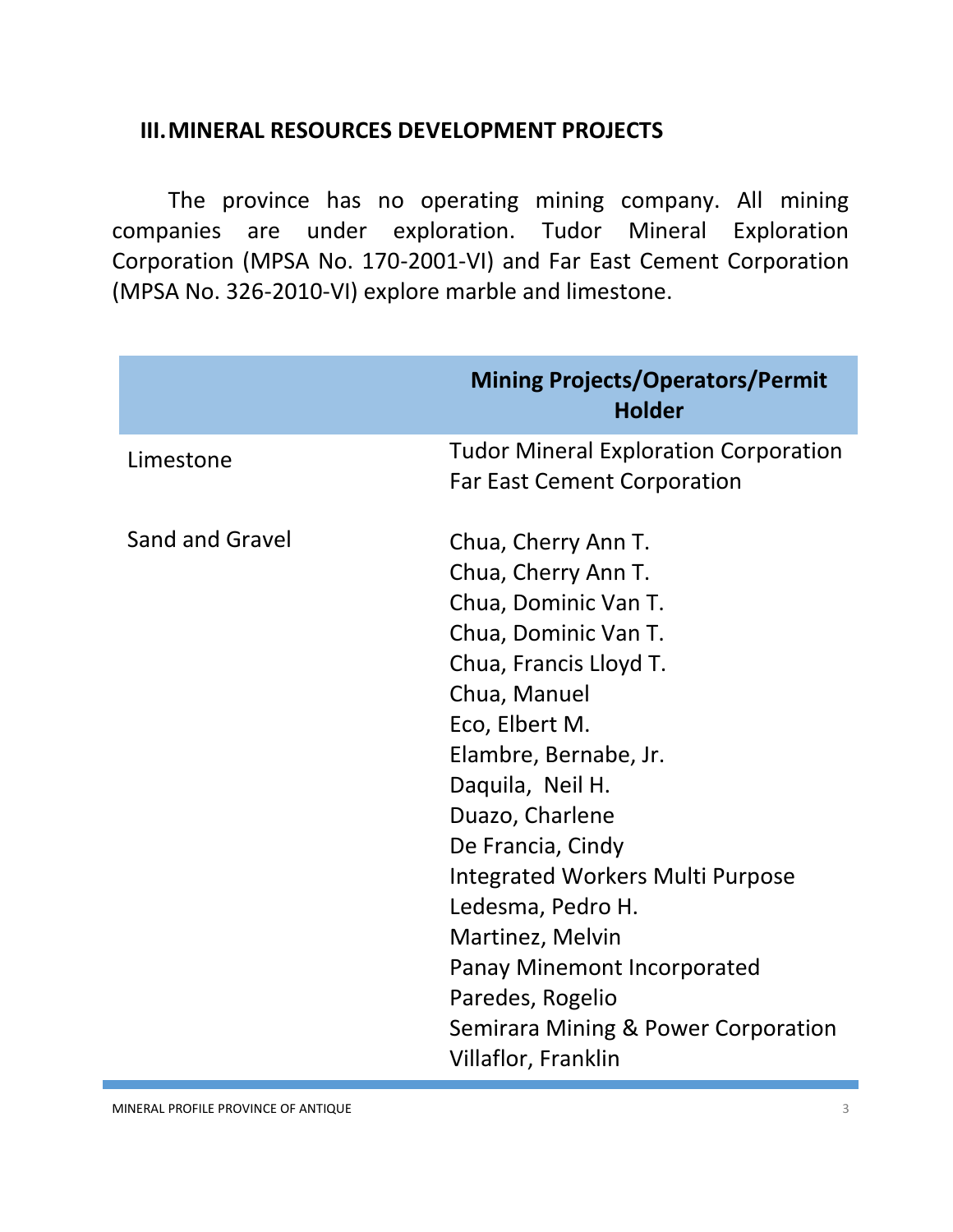Sand and Gravel **Alagos Ariel Jr.** Alamis, Mark Cezar Alonsagay, Mary Ching Aurelio, Franklin Bacho, Ricky Bandoja, Shalane Bocala, Jhoanne Vim Cadigal, Edwin Calibjo, Bryan C. Camacho, Bonna Mae Candari Benjamin, Jr. Capistrano, Gilson C. Carmen, Rolyn Conte, Ma. Alyssa Cordero, Jorwel Cuayson, Earl David , Checa Dayrit, Hermie Eirvin Dela Cruz, Ma. Pia S. De la torre, Nathalie Dimalawan, Mila Dioso, Carolina Duazo, Danilo Dolorica, Benigno Escaner, Christopher Fabila, Felvicent M.C. Fadrillan, Antero O., Jr. Fedelicio, Norberto Francisco, Marichu Gambalan, Glory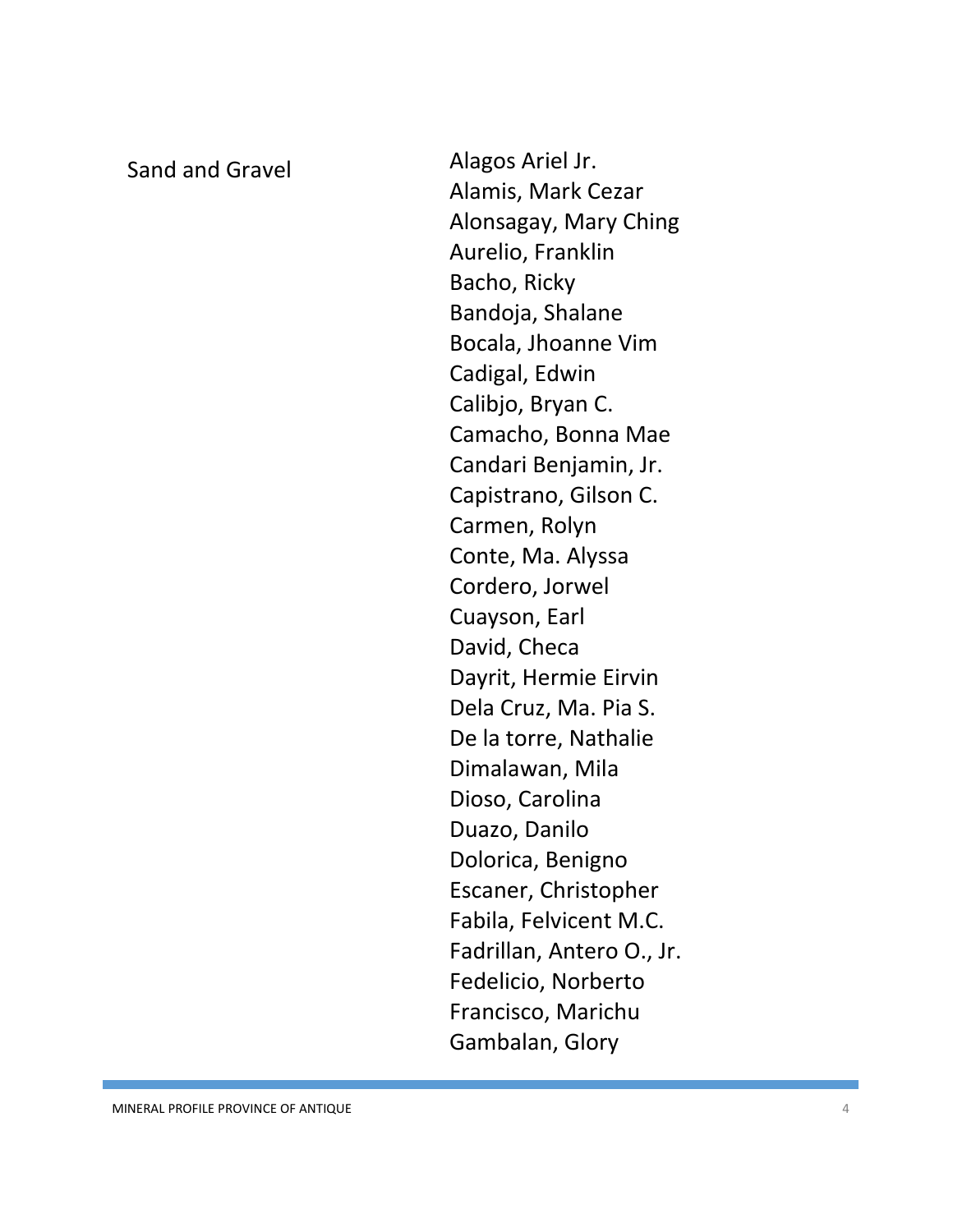Gentica, Cruzaldo Go, Rizza Janina E. Goboy, Ma. Fatima Grospe, Manuel Guntan, Marlo M. Haro, Ma. Teresa Hiponia, Joseph D. Jungco, Myra Lagman, Celso J. Lim, Walden Lestino, Anabel Maguad, Christopher C. Jr. Maguad, Marilou C. Mandane, Felamie Marfil, Jessy A. Marfil, Gina B. Marzoña, Princess Mae V. Modesto, Analyn M. Mosquera, Ediviano Nabalan, Kimberly Dawn, A. Painaga, Daryl Glegen Pe, Allan Pe, Pauline Shayne G. Paulino, Marilyn Pedregosa, Eleseo Quanico, Anamarie A. Rafols, Olimar Regahco, Bienvenida Roquero, Leif Garret Sicorsicor, Renato Sidayon, Jonathan E.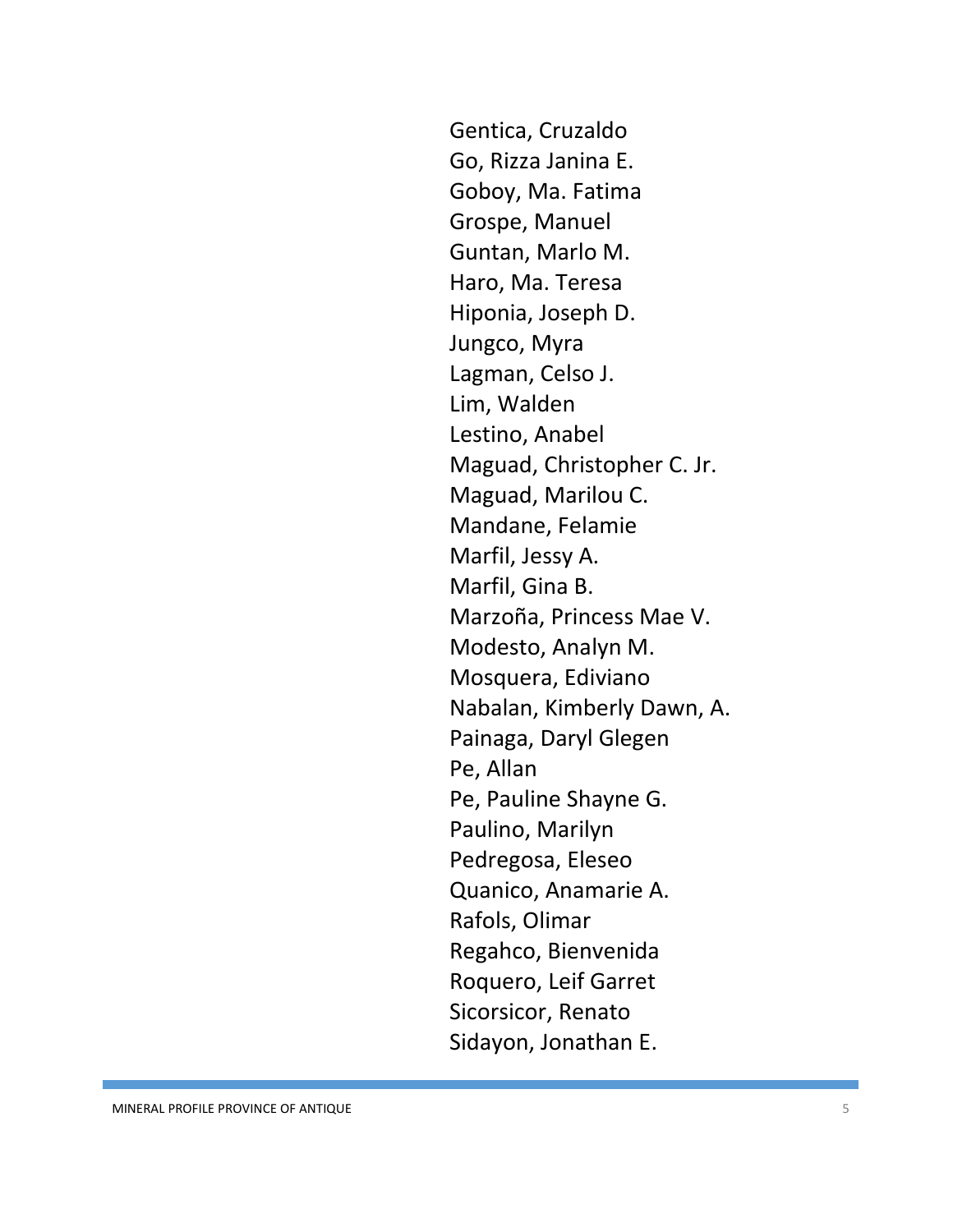Sumaculub, Ramonette Silverstre, Teddy Semine, Pauline Tagala, Ma. Lourdes Concepcion Ursua, Luther Vacio, George S. Vacio Verdeja, Munro Villaflor, Franklin Villaflor, Shiela Mae C.

#### **IV. ECONOMIC CONTRIBUTION**

#### **PRODUCTION**

| Mineral Commodity   Quantity |                  | Value (PhP)  |
|------------------------------|------------------|--------------|
| Sand and Gravel              | 157,650.00 Cu. M | 5,321,385.00 |

#### **SALES**

| Mineral Commodity   Quantity |                  | Value (PhP)   |
|------------------------------|------------------|---------------|
| <b>Sand and Gravel</b>       | 169,509.00 Cu. M | 46,847,700.00 |